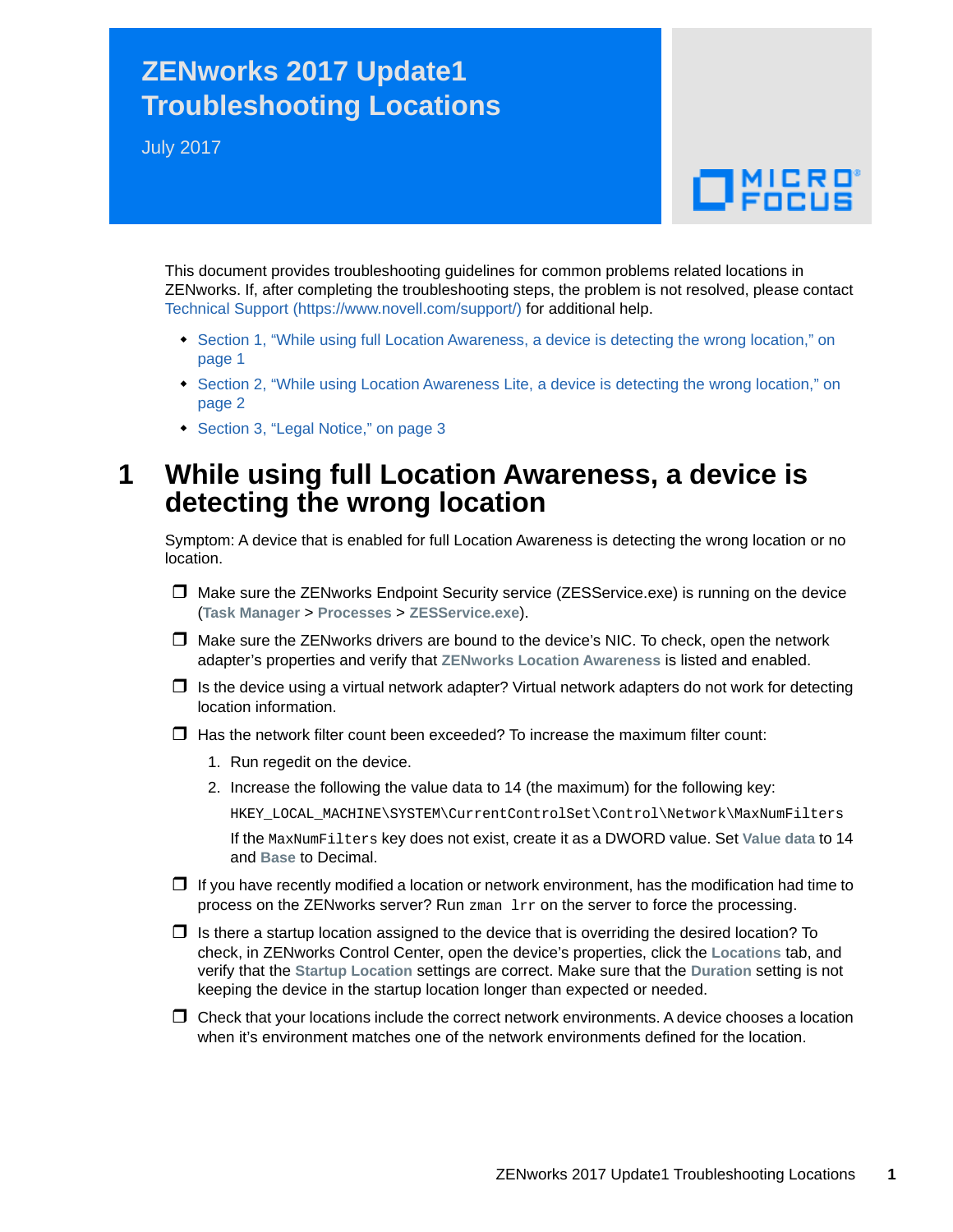$\Box$  If the device is not detecting the network environment you think it should be detecting:

- 1. Check the network environment's configuration in ZENworks Control Center (**Configuration** > **Locations** > **Network Environments**):
	- Is the **Limit to Adapter Types** setting correct? Does it exclude a type of adapter that needs to be monitored to determine that environment? Does it included more adapter types than are needed? Too few or too many adapter types can affect how network environments are matched.
	- Is the **Minimum Match** setting too high? The higher the number, the more network services that have to be matched in order to select that environment.
	- Is there a network service (Gateway, DNS Server, and so forth) that is defined as a must match? An environment with a "must match" network service is selected only if the network service is matched, regardless of how many other defined network services are matched.
	- Are the correct network services defined for the network environment? Are the defined network services configured with the correct information?
- 2. If a location includes multiple network environments that match the device's current environment, the first network environment in the location's list is the one selected. To check the order of a location's network environments, click **Configuration** > **Locations**. Doubleclick the desired location, then check the order of the network environments in the **Assigned Network Environments** list. Reorder the list if necessary.
- $\Box$  If this is a security location issue, check the following for the location that the device should be detecting:
	- Is the desired location included in a Location Assignment policy that is assigned to the device?
	- In the Location Assignment policy, are the locations ordered correctly. If two locations match the device's current location, the first one in the list is used.

#### <span id="page-1-0"></span>**2 While using Location Awareness Lite, a device is detecting the wrong location**

Symptom: A device that is enabled for Location Awareness Lite is detecting the wrong location or no location.

- There are limitations when using Location Awareness Lite. Review [Location Awareness Lite](https://www.novell.com/documentation/zenworks2017/pdfdoc/zen_sys_location/zen_sys_location.pdf#b13x6dow)  Limitations in the [ZENworks 2017 Update1 Location Awareness Reference](https://www.novell.com/documentation/zenworks2017/pdfdoc/zen_sys_location/zen_sys_location.pdf#bookinfo) to ensure that the issue is not caused by one of the limitations.
- $\Box$  Make sure the ZENworks Endpoint Security service (ZESService.exe) is running on the device (Task Manager > Processes > ZESService.exe).
- $\Box$  Is the device using a virtual network adapter. Virtual network adapters do not work for detecting location information.
- $\Box$  If you have recently modified a location or network environment, has the modification had time to process on the ZENworks server? Run zman lrr on the server to force the processing.
- $\Box$  Is there a startup location assigned to the device that is overriding the desired location? To check, in ZENworks Control Center, open the device's properties, click the **Locations** tab, and verify that the **Startup Location** settings are correct. Make sure that the **Duration** setting is not keeping the device in the startup location longer than expected or needed.
- $\Box$  Check that your locations include the correct network environments. A device chooses a location when it's environment matches one of the network environments defined for the location.